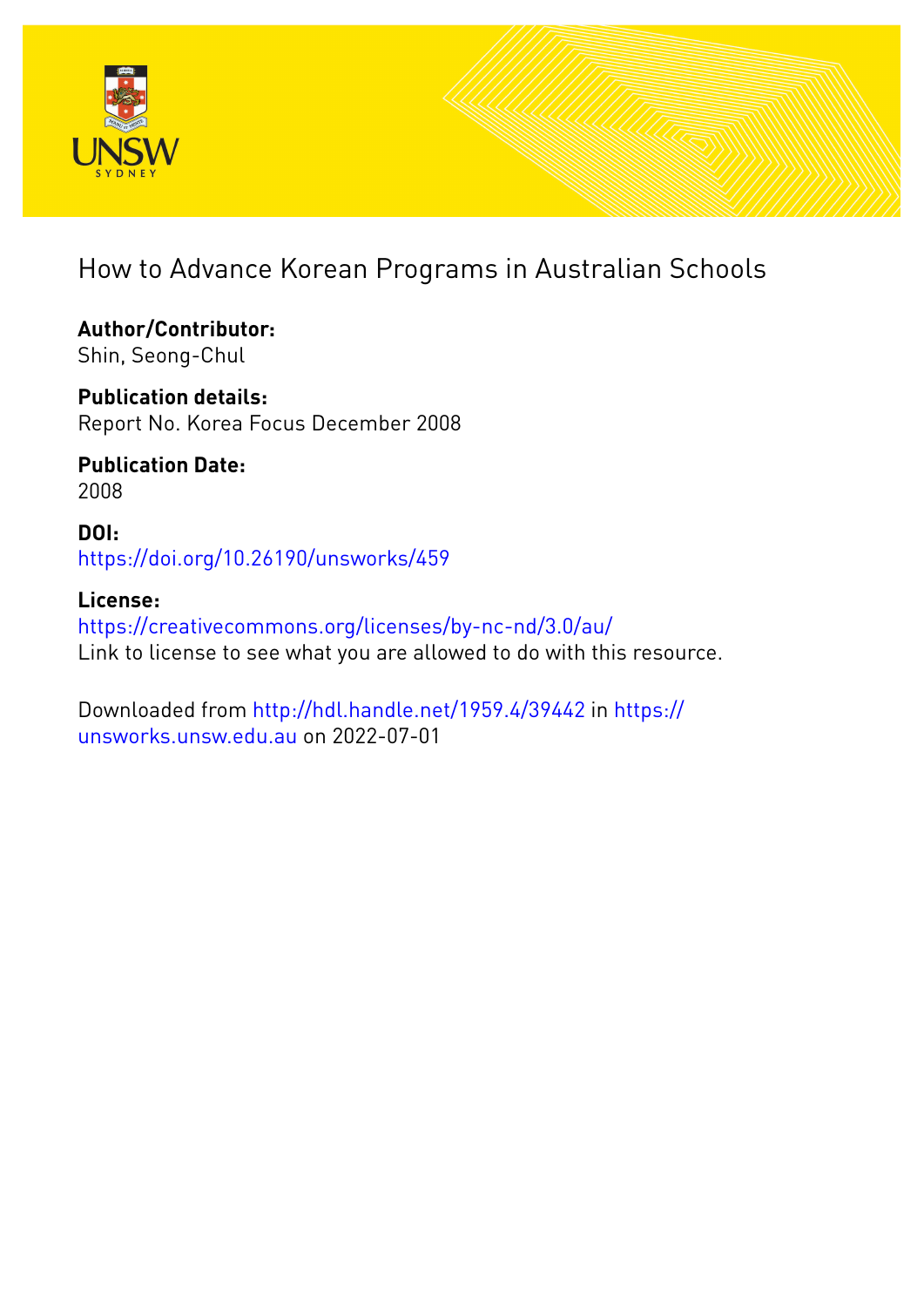## **How to Advance Korean Programs in Australian Schools 1**

## **Seong-Chul Shin**

*School of Languages and Linguistics, Faculty of Arts and Social Sciences University of New South Wales, Sydney 2052. s.shin@unsw.edu.au* 

## **1. Introduction**

 The aims of this discussion paper are two-fold. First, it seeks to give an overview of existing Korean language programs in New South Wales (NSW) schools. Second, by presenting key areas that require particular attention and improvement, the paper aims to respond to the Australian Federal Government's recent initiative to increase the number of students learning Australia's main Asian languages<sup>2</sup> through the National Asian Languages and Studies in Schools Program (NALSSP). Based on a series of intensive professional and community consultations on the NALSSP, the paper maps out a set of recommendations to improve the standards of Korean programs in NSW schools (and other States) and enhance the educational opportunities for students who might be interested in studying Korean.

 In May 2008, the Department of Education, Employment and Workplace Relations (DEEWR) released its commitment to funding the NALSSP over 2008-09 to 2010-11  $(A$62.4 million)<sup>3</sup>$  and called for comment from educational authorities and language educators to develop an implementation model of the NALSSP. As a response, in early July 2008 the Korean community formed a Sydney-based consultation group ("The Korean Community Consultation Group")<sup>4</sup> comprising academics, teachers, government representatives, journalists and other key individuals with an interest in education. By the end of August 2008, the Group had received twenty-two submissions/proposals, which have subsequently been analysed and re-examined in the light of the aims of the NALSSP. From this process, the Group has developed projects: short and long-term projects or governmental and community projects. In addition, the Group has conducted initial consultations with key support organisations such as the Korea Foundation.

 In the paper, both ongoing issues and new directions are addressed. The areas below have been identified as the most critical impediments to sustainable Korean programs in primary and secondary schools:

<sup>1</sup> This is a revised version of my position paper on Korean language programs in New South Wales schools with reference to the Australian Government's National Asian Languages and Studies in Schools Program (NALSSP) and the earlier version of this paper entitled "Advance the Profile of Korean Programs in Australian Schools" was submitted to the Australian Federal and NSW State Governments in September 2008 on behalf of the Sydney-based Korean Community Consultation Group. Also presented at the NALSSP National Forum organised by the Federal Department of Education (DEEWR) and held at the Hilton Melbourne Airport Hotel on 19 September 2008.

<sup>&</sup>lt;sup>2</sup> Focused on four Asian languages: Chinese, Indonesian, Japanese and Korean.

<sup>&</sup>lt;sup>3</sup> The fund will be used in three areas: more Asian languages in schools, teacher training and support, and the development of specialist curriculum.

<sup>&</sup>lt;sup>4</sup> The Korean Community Consultation Group members (in alphabetical order): Ms Chang, Insun; Ms Chung, Baba (Won-Hee); Mr Joh, Youngwoon; Mr Joo, Yang Joong; Dr Kwak, Ki-Sung; Dr Kim, Samoh; Dr Kim, Young-Ok; Mr Kim, Yu Chul; Mr Lawler, Peter; Dr Lee, Jane Gyungsook; Ms Lee, Sookjin; Mrs Lee, Young; Mrs McRoberts, Sook Hee; Dr Park, Duk-Soo; Dr Shin, Gi-Hyun; Dr Shin, Seong-Chul; Mrs Yoo, Jinsook. I thank the members for their advice and support.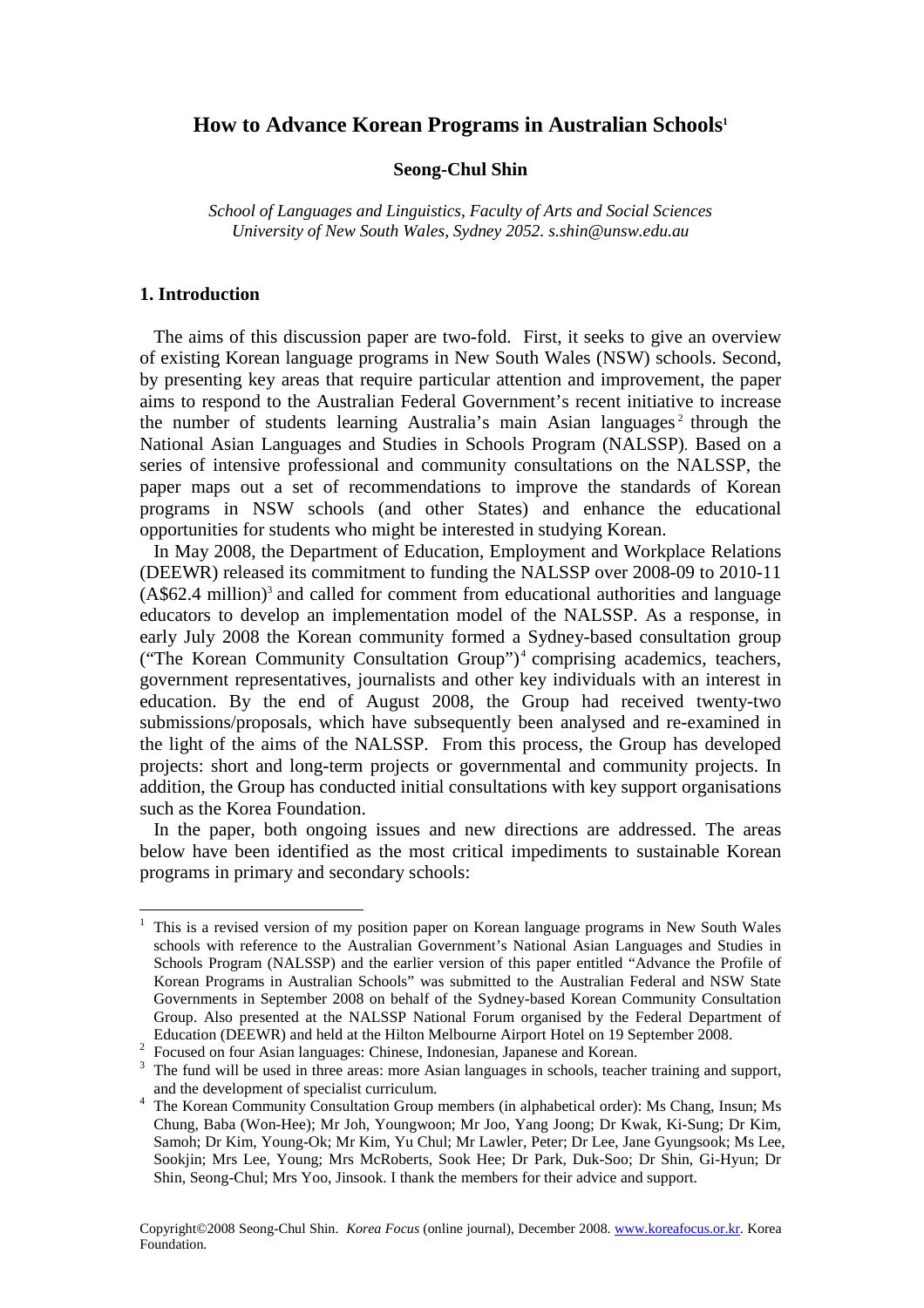Resource materials; Teacher availability and training; *e*-learning and strategies for delivery; Cultural experience program; and Demand, continuity and access.

 Taking these factors into account, the paper also provides suggestions for the following key dimensions, i.e. the introduction of Korean in schools, student enrolment, resource development, and teacher training. Finally, the paper proposes a series of recommendations for the active and creative participation of various stakeholders (i.e. students, teachers, community and governmental organisations) toward developing effective Korean language (and studies) programs in schools.

 The success of Korean language programs in schools will be driven by high technology, high levels of interaction with Korea and the 'glocalisation' ("think globally and act locally") of language and cultural experience, as well as a fundamental provision (solid foundation and practical support) for the teaching and learning of Korean.

 This paper will certainly lead to lively debate and discussion and provide a platform for further extensive consultation and planning for developing a NALSSP model as well as a long-term model for sustainable Korean programs in Australian primary and secondary schools.<sup>5</sup> It is hoped that this paper will stimulate further formal discussions with a wide range of stakeholders, including education, students, community and business groups over the next few months. The five critical areas mentioned above are examined in the following sections.

### **2. Resource Materials**

 There are a number of important resource issues which have emerged from the community consultations. The most obvious one relates to teaching and learning resource materials. Nearly all the proposals in the consultations identified a need for appropriate resources. Teachers at large produce their own resources to supplement their current paltry resources. Teachers expressed a desire for user-friendly textbooks, workbooks and other teaching resources.<sup>6</sup> Teaching materials need to be made more interesting and attractive.

In respect of the Junior ( $Yr 7 - Yr 10$ ) Program, the resource materials that urgently need to be developed or revised include: 1) a textbook for non-background students for self-study; 2) a textbook for background speakers; and 3) revision of existing textbooks with innovative audio-visual resources.

<sup>5</sup> Studies on the teaching of Korean in Australian schools include Shin S-C (2000, 2002), Shin S-C and Baik G (2002), and Suh H. (2004). Shin S-C (2000) evaluates the overall success and failure of Korean language education in Australian schools while Suh H (2004) raises issues in Korean in relation with the then Australian governmental initiative on Asian languages called NALSAS and makes a number of practical proposals for improvement.

 $6$  Kim J-W (2002) raises problems with existing textbooks used by overseas Korean children and demonstrates with principles how to integrate linguistic and cultural components in conversational books for them. Kim G.G (2008) demonstrates how image texts can be utilised to strengthen the understanding of Korean culture by second and third generation overseas Koreans.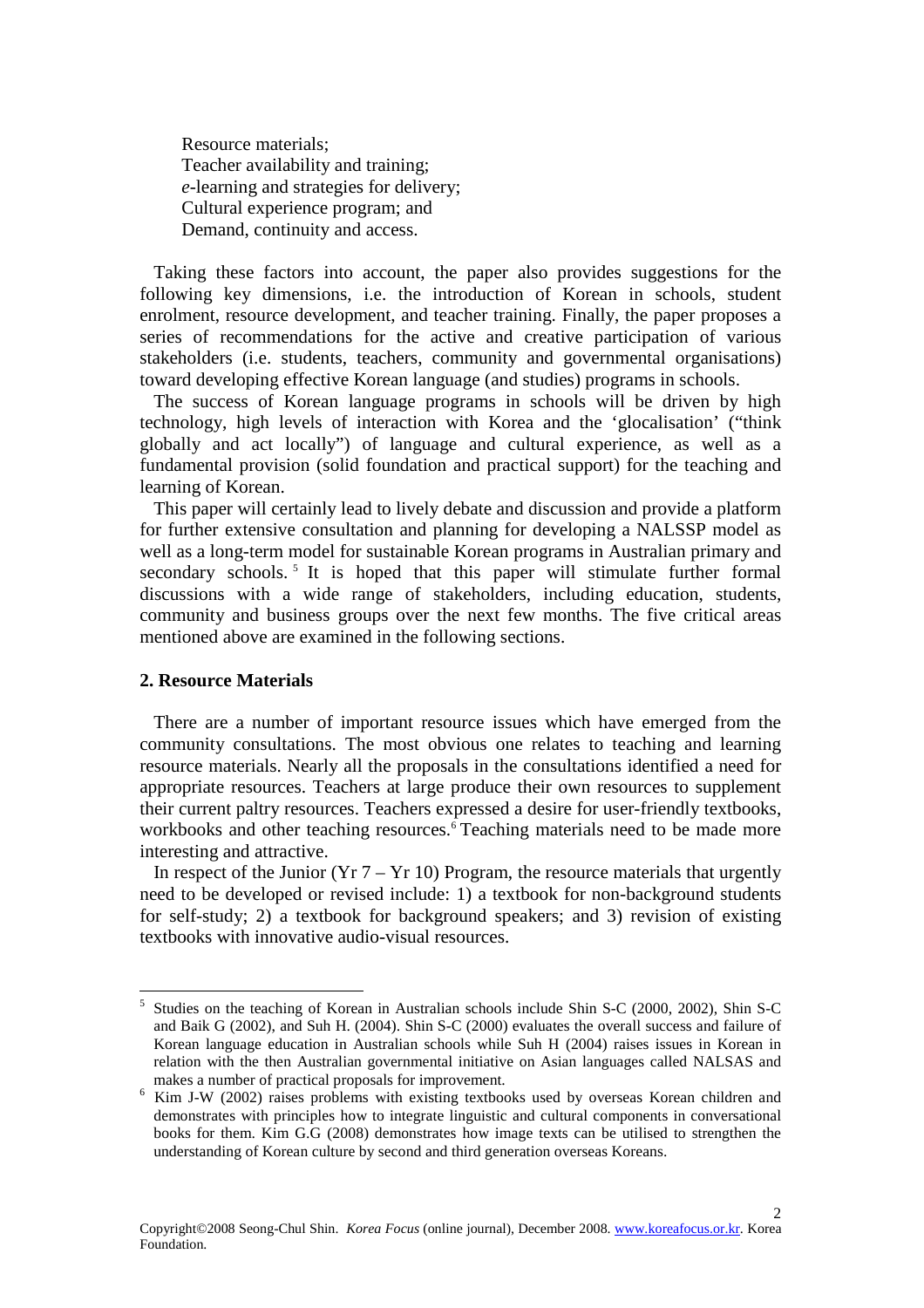As for the Senior (Yr  $11 - Yr$  12) Program,<sup>7</sup> the Continuers course needs 4) supplementary and/or additional materials to accommodate themes and topics, as specified by the syllabus. The Background Speakers' course needs 5) teacher's support material by issues and text types, as specified in the syllabus, as well as 6) student's learning materials including high-quality audio-visual resources. Also, there is a need to develop 7) innovative high quality material for the Beginners course to make provision for the possible re-introduction of the course as demand arises.

The Primary  $(K - Yr \ 6)$  Program is also experiencing extremely limited teaching materials. At the moment the Primary Program has no appropriate course books that cover the learning requirements specified in the syllabus. The teaching resources that need to be developed include 8) textbooks that cover topics by the learning stage for both background speakers and non-background speakers. Additionally, the program needs 9) high quality audio-visual support materials as well as a variety of cultural resources for hands-on experience.

 Equally important, teaching resources for the K-12 Korean programs need to be developed along with 10) IT-assisted *e*-learning resource materials. The development of a sustainable *e*-learning program is extremely valuable for Korean, for both faceto-face teaching and possible distance education, and will be further discussed later in this paper.

## **3. Teacher Availability and Training**

 The availability of competent Korean teachers is crucial to the sustainability of Korean programs. It has emerged that there is a lack of qualified Korean teachers with expertise in the language and culture who are also able to operate effectively within the Australian educational context. Also, there seems to be little or no support for accessing, training or retraining teachers in Korean.<sup>8</sup>

 The limited linguistic knowledge of the teachers retrained through in-service programs is another problem because they are unlikely to create a language-rich environment. Even if properly trained, not all teachers are employed or fully occupied in teaching Korean due to the lack of demand or other competing priorities. All these factors are combined to adversely affect the stability and sustainability of Korean programs.

 To increase the pool of appropriately trained teachers, a multi-faceted strategy is necessary. This includes a concerted effort to utilise the language skills of 1) teachers within the system, not teaching Korean, who are trained language teachers or who are fluent in Korean; 2) overseas trained and locally retrained people, many of whom are native speakers of Korean; and 3) trainee teachers who are competent in both Korean and English and who are in university teacher training programs. Ideally, multiskilled Korean teachers, who could teach in more than one area, for example, ESL or Math as well as Korean, could solve much of the teacher shortage problem.

<sup>7</sup> In New South Wales (state capital city: Sydney), there are three matriculation courses available for Year 12 students who wish to choose a second language study as part of their university entrance examination called Higher School Certificate (HSC) examination, and these are: Beginners, Continuers and Background Speaker courses.

<sup>8</sup> Shin S-C and Baik G (2002) presents findings of their needs analysis for teacher training program in Korean, and the essential elements regarding teacher availability and training are still the same although the present paper promotes more involvement of  $1.5<sup>th</sup>$  or  $2<sup>nd</sup>$  generation Koreans in teaching profession.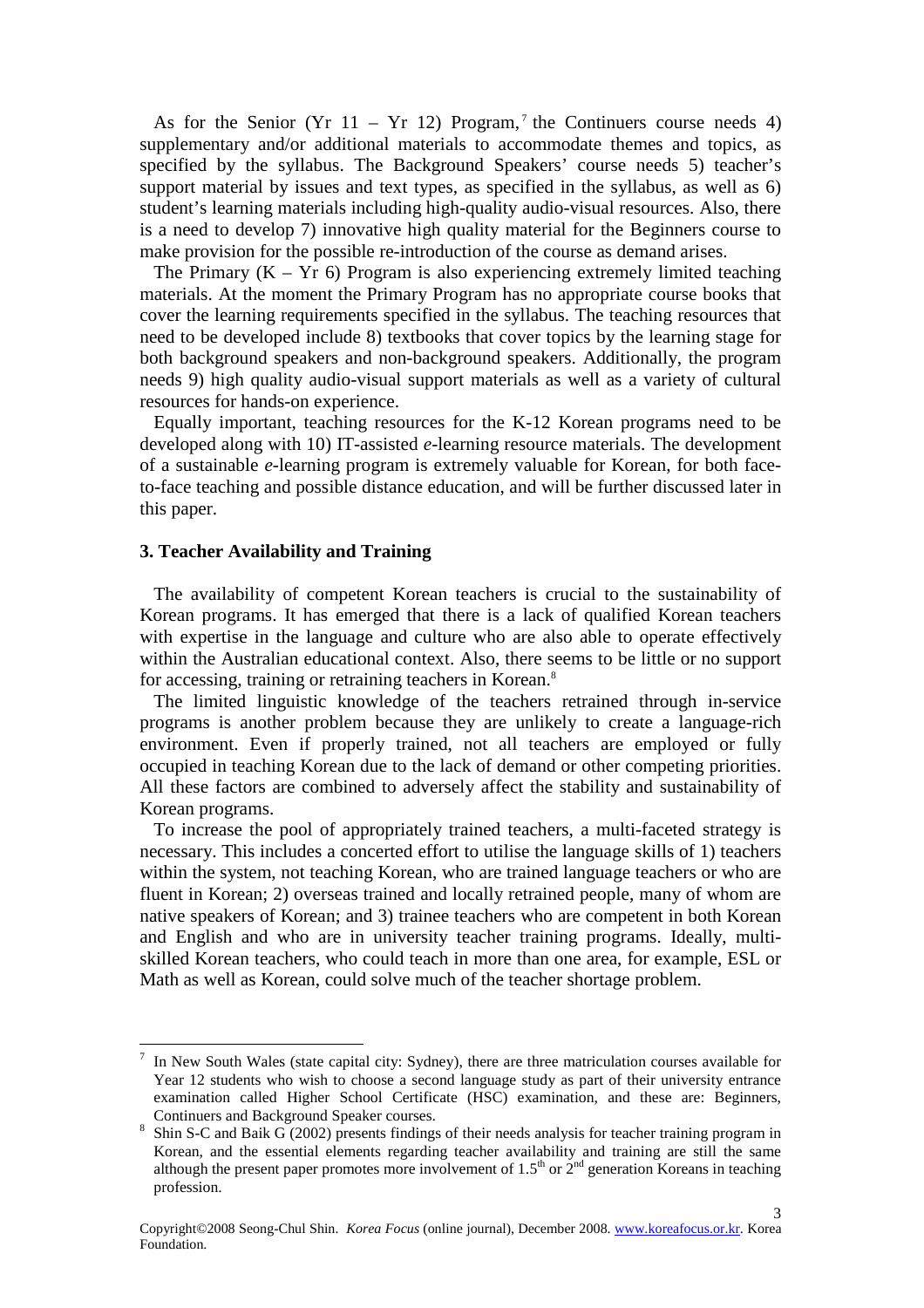In order to conduct a thorough assessment, it is necessary to investigate ways to utilise the existing training program and mount a significant advertising campaign to identify people with language training and ascertain their interest in teaching Korean. Particular emphasis should be given to identifying "1.5" or  $2<sup>nd</sup>$  generation migrants with appropriate qualifications in Korean.

 Achieving an adequate supply of teachers will require the utilisation of all available modes of provision as well as maximum creativity and flexibility in the operation of programs. The Consultation Group proposes five strategies for the delivery of teacher training: 1) regular training of trainee teachers through university programs (called pre-service) with scholarships; 2) short-term in-service training or workshop; 3) intensive university training program during school holidays; 4) on-going distance education with audio-visual technology; and 5) in-country training and cultural experience. These training programs should be conducted concurrently or by stage depending on the demand and individual needs.

 Training programs should incorporate not only essential linguistic and cultural components such as Korean grammar, contemporary society and cultural topics but also teaching methodology in Korean and IT-based teaching. Common and elective training components should be available for participants to meet their individual needs. For Korean L2 teachers, for example, the highest possible levels of competence in Korean and the cultural insight will be their priority.<sup>9</sup>

## **4.** *e***-learning and Strategies for Delivery**

 Face-to-face teaching is still essential for sustainable language programs, particularly when the language is introduced and taught in a highly vulnerable and competitive environment. This provision can be dramatically strengthened when backed up by high quality interactive audio-visual technology. As for all other areas, the success of language teaching and learning in this new century is driven by how well the technology is incorporated or utilised in the learning/teaching process.

 However, it is important to reflect on the (painful) lessons we have learned from the New South Wales Education Department's *Korean using Technology* program<sup>10</sup> which became defunct after 3-4 years of operation in the mid-1990s. Although the program played a certain role in facilitating the introduction of Korean programs in schools, particularly in rural areas, the large majority of views in the community have been that the program simply failed or the funds were used unwisely. It was a case of putting the cart before the horse by overestimating the capability of the technology.

 The current proposal for an *e*-learning program places the focus on ways to facilitate, assist and strengthen classroom teaching and learning. This applies to both students' learning of Korean and teacher development training. Its underlying assumption is that a solid educational environment is secured through the presence of a well-qualified teacher in schools and face-to-face teaching, and that Korean programs with such a strong foundation will be strengthened by other modes of learning based on IT.

 Currently *e*-learning modes are available in Korean but these are targeting adult learners. It is necessary to develop a similar *e*-learning system for students in

<sup>9</sup> Kang, H-H (2002) suggests that a re-training program in Korean should ensure the following three areas: 1) inter-relation among the courses; 2) diversity of course materials; and 3) grouping by proficiency and individual needs.

<sup>10</sup> The Department invested more than A\$1million to develop a tele-conferencing type of distance education program for Korean.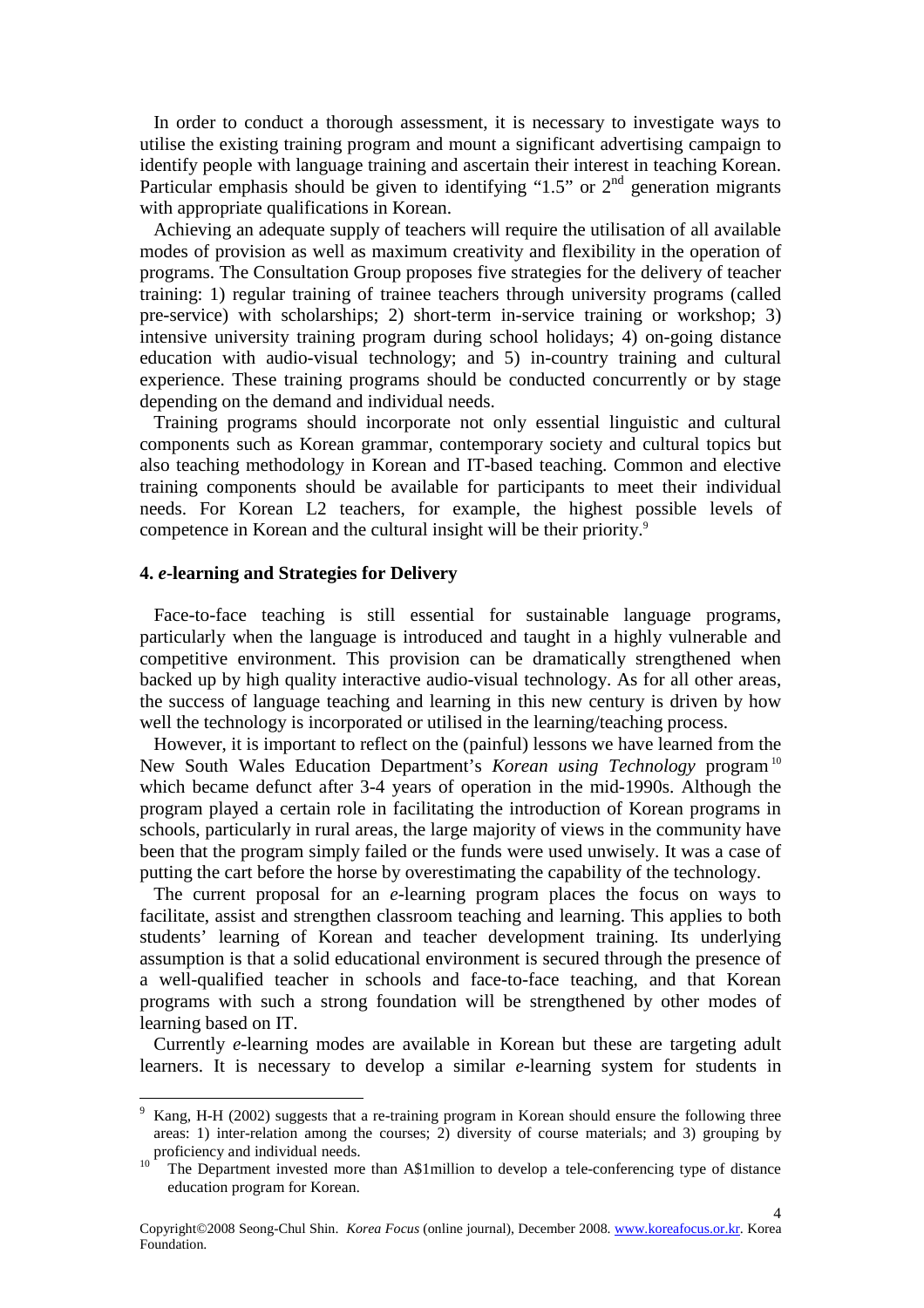Australian primary and secondary schools by utilising the available technology, while considering the learning requirements they need to cover. The system should incorporate the essential teaching resources that are already available or will be developed in hard text, as well as additional or self-study learning kits for the whole K-12 curriculum.

 Along with the development of an *e*-learning system, it is also necessary to construct a large-capacity internet portal solely for Australia's K-12 Korean programs to accumulate and share resources and exchange information. The current DET's Korean page is inadequate for this purpose. It will be much more convenient to own and operate such an online clearing house independently for the efficient management, access and support services.

 There is obvious scope for high quality language teaching and learning through distance education (e.g. Open High School program) but only when the complete set of high quality learning resources supported by the *e*-learning program is available, distance education strategies can be a valuable option for further exploration. In any case the priority strategy for delivery should be based on a solid provision of teaching and learning resources backed up by IT and audio-visual technology.

### **5. Cultural experience program**

 Cultural activities are essential for sustainable language programs. Students are interested in playing games and doing 'fun' things.<sup>11</sup> The games and cultural activities not only develop their language skills but also bring an enjoyment of language learning. They are also a very successful way of enticing students or keeping them motivated to study Korean. One of the key reasons for such a low profile of Korean language programs in school is largely due to the extremely limited access to good cultural resources or activities. The large majority of teachers in the consultations also raised concerns about the scarce cultural resources and the difficulty of organising cultural activities.

 It is nearly impossible for all schools and students involved in Korean to have access to a Korean room that is decorated with Korean furniture and other cultural objects or surrounded by a Korean garden but the enhanced provision of cultural activities is absolutely vital for the uptake of Korean.

 To achieve the goal of providing an enhanced cultural experience, this paper proposes that governmental organisations and the local Korean community consider the following two suggestions: 1) the development and support of a variety of cultural resources and 2) the establishment of a 'Korean cultural centre' in a Koreanpopulated area of metropolitan Sydney.

 There are a number of cultural resources that can be developed for class support, including traditional games such as the game of Yut (four-stick game), kite-making and flying and shuttlecock-making and kicking. Also, there are various cultural activities that students might want to try out, for example, wearing Korean costumes, Korean cooking and food, Korean classical dance, the tea ceremony, Korean calligraphy, greeting and table manners, etc. In addition, there is a strong need to develop a 'user-friendly' cultural book for general 'Korea' awareness (i.e. About Korea).

 $11$ <sup>11</sup> In her survey study on Japanese and Chinese learners of Korean Kang S-H (2003) found that there were significant differences between the groups on their preference of cultural activities they wanted to learn and experience. A similar needs analysis study will be useful for Australian secondary school students.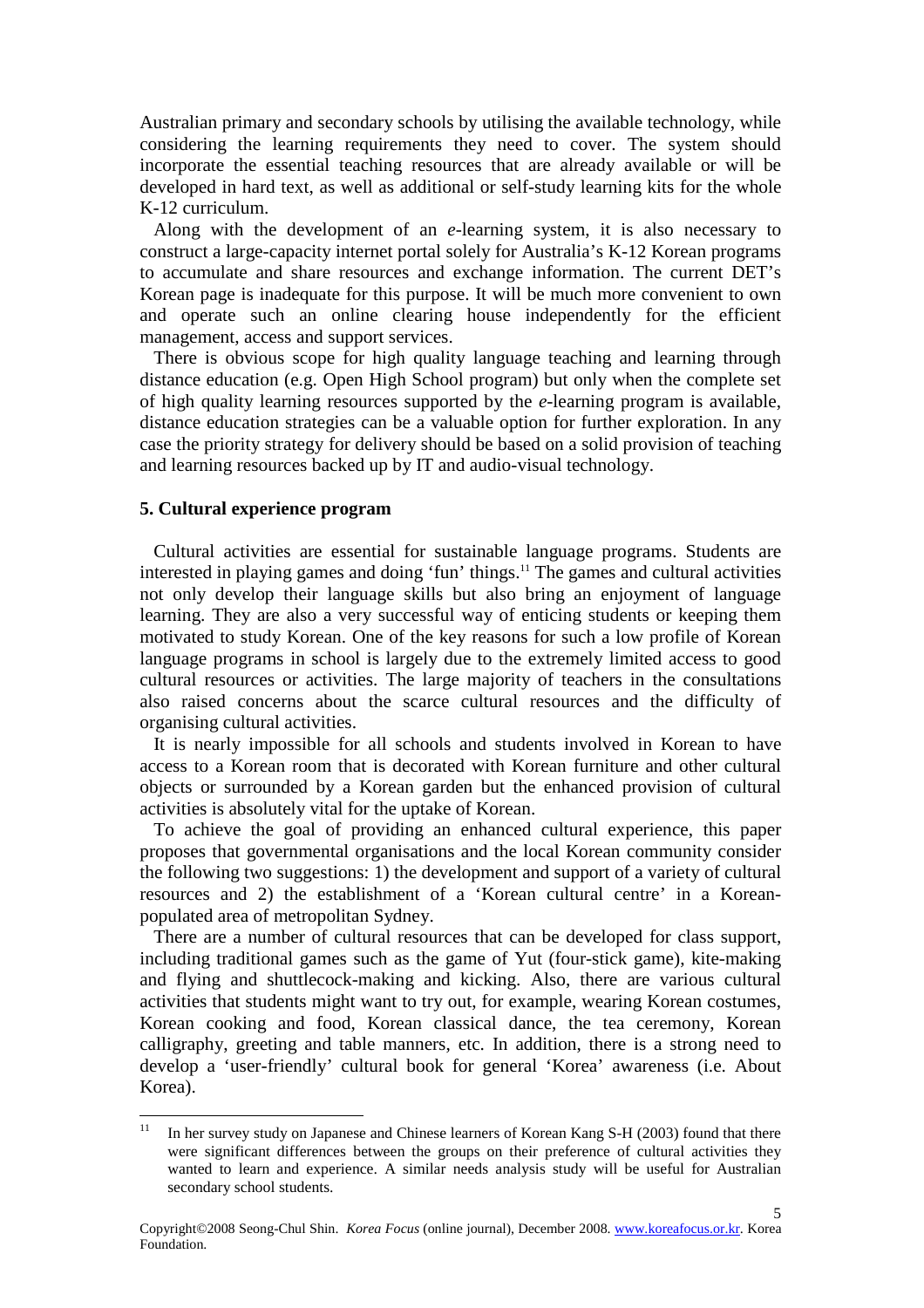The establishment of a 'Korean cultural centre' is necessary to provide both students and teachers, particularly those who have only limited access to Korean culture, with on-going, authentic and practical experience. Playing a role as a base centre for Korean culture, it should be a readily accessible key community centre not only for students to learn and experience the culture but also to host small cultural events. It may also play a pivotal role in developing and distributing cultural resources on an on-going basis.

 Ideally, this centre should be located in a Korean suburb such as Strathfield, which has a lot of advantages including transport, geographical location and exposure to Korean venues and background speakers. Activities such as trips to restaurants and a Korean cooking and food day would be easily achieved in such places. As a temporary measure the existing Korean organisations such as the Korean Consulate-General's Office might also be utilised if such an arrangement is acceptable, but for long-term smooth operation, a separate space jointly supported by the Korean Government and the Korean community will be advantageous.

#### **6. Demand, continuity and access**

 It is a common view from the consultations and the wider community that Korea has always been underrepresented despite its significant relationship with Australia and the language undervalued in general Australian society. There should be a provision of more information about the cultural and economic aspects of Korea for parents, schools and educational agencies. Korean should be strategically marketed with reference to the future economic benefits it offers to students by way of employment and international trade. This message has not been well communicated within the wider community and it would take years to increase community awareness of Korea but it is worth conducting a well organised campaign on a regular basis. At school level, the Korean program should be something that students really enjoy, find it wonderful to learn about and feel it useful for their future benefit.<sup>12</sup>

 The continuity of language programs between feeder primary schools and their local high schools is an important factor in the implementation of language programs. In this regard, little or no continuity of Korean programs between neighbouring primary and secondary schools is the biggest concern. Ideally, this may be resolved by forming clusters of up to 20 schools, consisting of around fifteen primary and four to five high schools teaching Korean but obviously there are many obstacles including planning issues to achieve this goal.

 Nevertheless, it is practically and strategically advantageous to channel the effort into 'planting' Korean in geographical areas where Korean is already being taught or has particular social and economical relevance, so that the schools eventually could form clusters in their respective area. This can be facilitated by a two-way effort, i.e. where primary Korean programs are developed, the possibility of introducing Korean at high schools in the same area can be explored, or vice versa. When school clusters are formed, the possibility of rotational arrangements for a trained teacher on a stable basis can also be explored.

 The perceptions of students, teachers (particularly principals) and parents towards Korea and Korean are also an important factor in the implementation and sustenance of Korean programs. When they are very positive about Korea and Korean, and

 <sup>12</sup> Shin S-C (2002) addresses declining factors of Korean enrolments in Higher School Certificate (HSC) courses, and they include lack of systematic promotional activities and quality teaching and learning resources.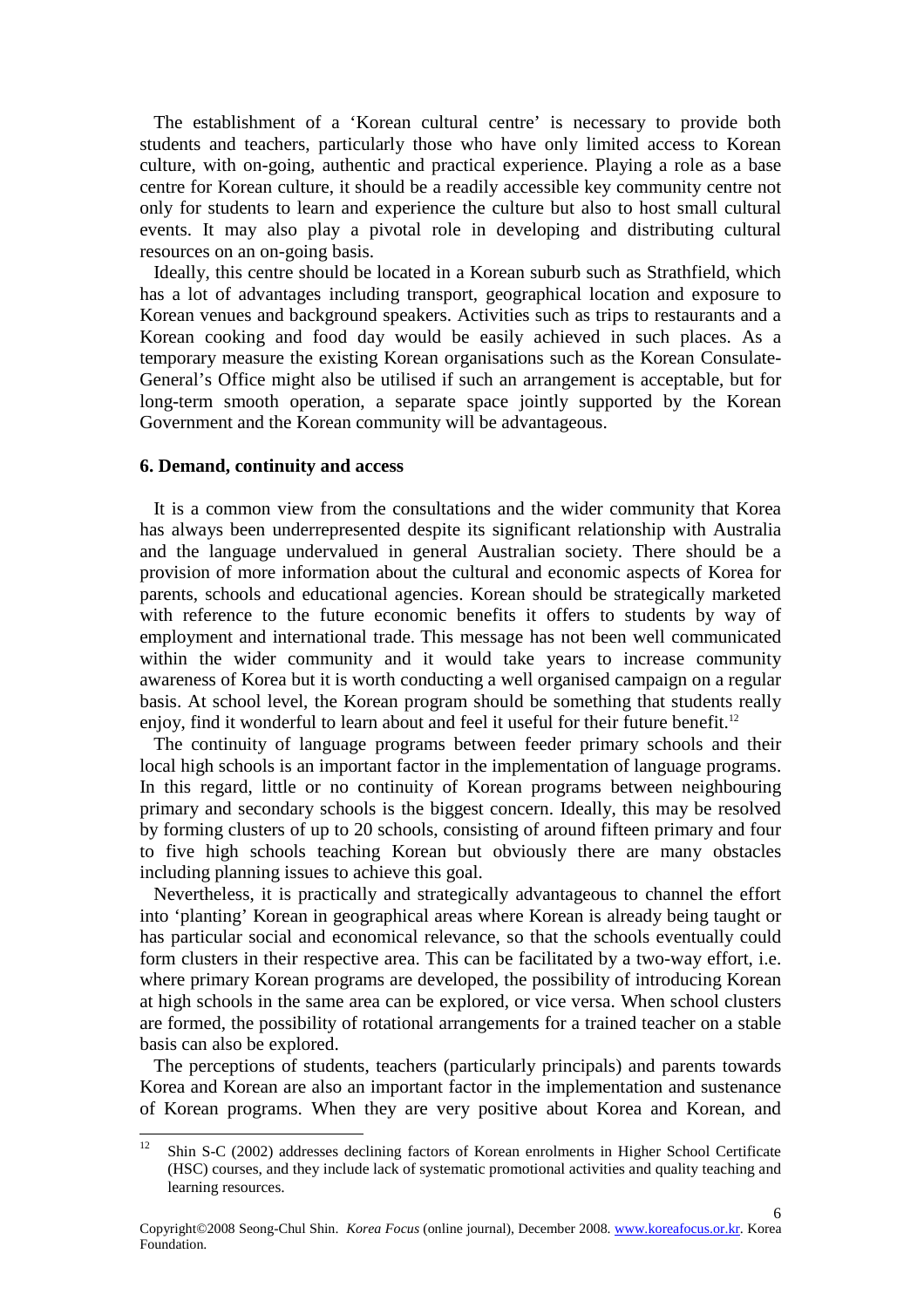confident that it is of benefit to, and fun for the children, it is likely that they will start studying Korean or continue with the language. This is possible through the joint efforts of Australian and Korean educational authorities, and sponsorships from local and Korean businesses. For example, a local tourism representative could be invited to the school to talk to parents or students about potential tourism jobs. Local representatives from multinational Korean companies could also be invited to talk about their world class technology and sponsorships of major Australian sports. Subsidised exchanges to Korea and other incentives such as prizes and scholarships would also generate a lot of positive publicity for the Korean programs. Invitational trips to Korea for regional Directors, Principals and key educators would also be extremely helpful in generating positive perceptions of Korea.

 In addition, there are some schools which have a high percentage of students from Korean-speaking backgrounds in the metropolitan areas, particularly in Sydney. Korean is relevant to these schools and the possibility of introducing Korean programs to the schools needs to be explored. At the same time, young Korean heritage students attending local Korean ethnic schools (mostly church-run 'Hangeul' schools) should be strongly encouraged to enrol in the Korean programs offered through school systems. For a positive outcome, the local Korean organisations and parents should not only be aware of the program at their local schools but also leave their vested interests behind and cooperate in joint efforts for a higher profile of Korean programs in the Australian education system.

 However, this does not imply that the effective value of the local ethnic schools is doubtful. Ethnic schools do have significant roles to play in the community.<sup>13</sup> What we need to do here is to explore ways in which the two different learning opportunities can be incorporated or related. Indeed, there are a number of aspects and ways that local ethnic schools and the schools in the education system can work together to enrich educational experience and achieve the common goal.<sup>14</sup>

 Two other important aspects that need to be addressed are the suspended Korean Beginners course and the eligibility rule set by the NSW Board of Studies. The Beginners course was suspended due to the consistent low enrolments, and again it needs strategic planning and joint efforts to create demand and attract students among potential schools. Such efforts should be able to demonstrate sufficient evidence of demand to the Board which will then consider the possibility of resuming the course. This is an area that needs medium and long-term strategic thinking and substantial groundwork by various parties including principals, governmental departments and the local community.

 The eligibility rule is another critical barrier to students keen to study Korean. As it is unusually rigid, local Korean-background students who are born and bred in Australia, even if only one parent is Korean, have no choice but to take the Background speakers course where they are pushed to compete with Korean L1 international students from Korea after 10 or more years of formal education. This stringent rule has resulted in absolute disappointment, which has later translated into

 <sup>13</sup> A number of language policy-related studies and documents such as NALSAS Taskforce (1998), Cho H-R (2004) and Lee K-K (2008) recognise the value of ethnic schools and their importance roles in the community. Studies such as Gilhotra (1985), Kouzmin (1988), Taft and Cahill (1989), Janik (1996), Smolicz et al. (2001) and Schwartz (2008) examine ethnic groups in Australia and other parts of the world.

<sup>&</sup>lt;sup>14</sup> Lee D. J. (2003) points out the urgency of recruiting heritage students in relation with the US governmental National Flagship Language Initiative and proposes that policy makers and education authorities should give more attention to Korean heritage students at secondary schools.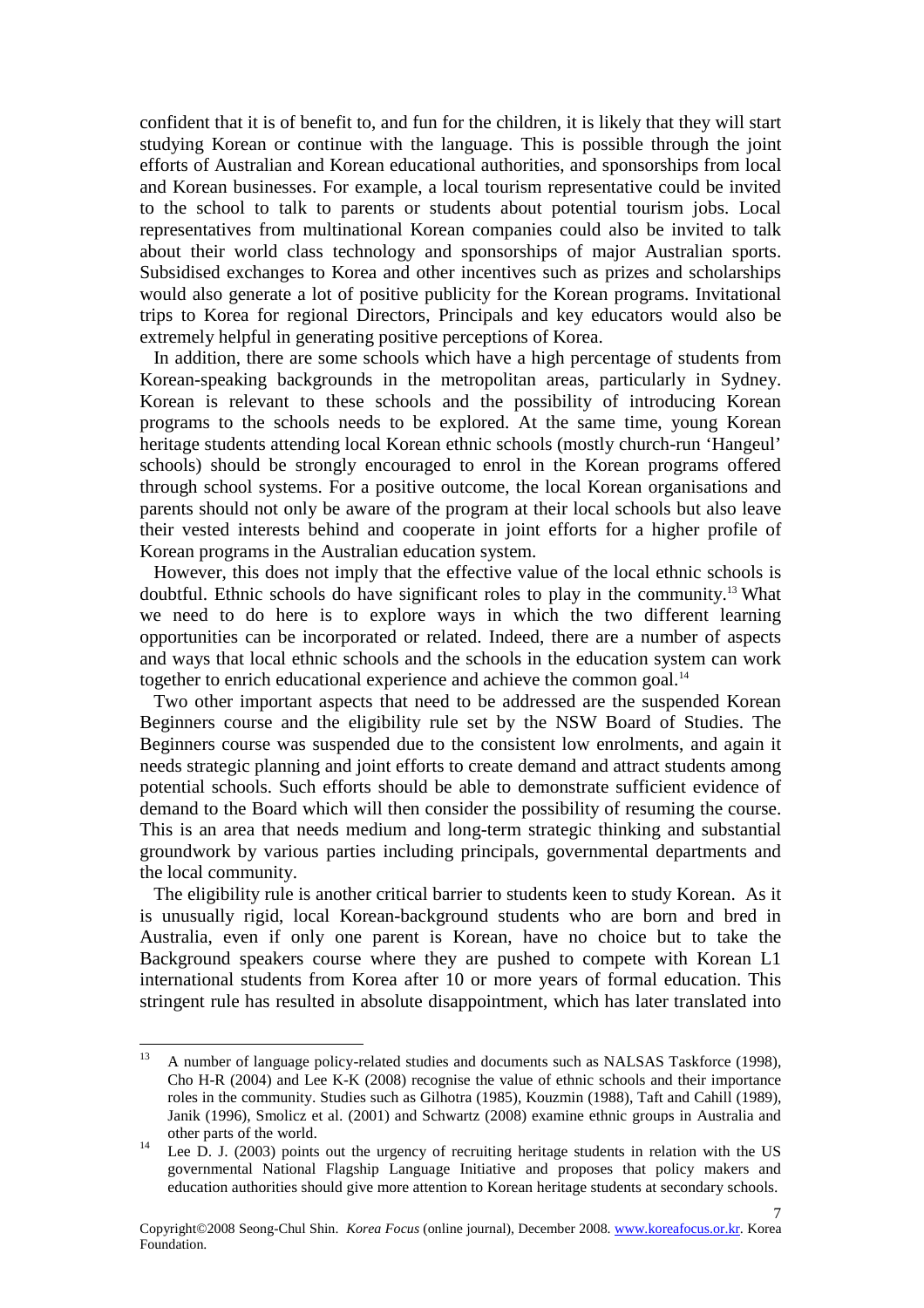no language studies or a switch to other languages for the students. This has been a constant problem for Korean (and other key Asian languages) for the past 10 years or so despite the federal and state governments' promotion of Asian languages in Australian schools.

 Perhaps it would be worthwhile for Australian educational departments and authorities to look at the path the United States<sup>15</sup> has undergone, which may hopefully lead to the change in its policy toward maximising the language potentials of ethnic students through the national flagship program. The current eligibility rule is vastly and unfairly simplified, so it must be re-worked towards providing students with due opportunities to learn the language at their level. It is a matter of access and equity that any Australian student deserves.

## **7. Conclusion**

 The evidence for this discussion paper suggests that the long-term sustainability of Korean language programs in primary and secondary schools, the quality of the learning outcomes and ultimately the success of the programs are dependent on a number of interrelated provisions and factors. The following provisions and factors that enhance or work against the sustainability of Korean programs have been identified.

- There must be sufficient and adequate teaching resources to ensure that the Korean programs have every chance of being sustainable or expansible. This means priority commitment from State and national departments in terms of providing quality teaching resources. The current lack or inadequacy of resource materials for Korean is problematic in the extreme.
- The availability of adequately qualified teachers is crucial to sustainable Korean programs. Adequacy appears to include being committed, speaking both Korean and English confidently and fluently, and being comfortable with students and the educational system. This requires strategies and commitment from State and national departments in terms of providing quality teachers and professional development for teachers.
- The current trend of language learning and teaching incorporates multi-level high technology. Korean programs have far more chance of sustainability when they are assisted or facilitated by (but NOT solely based on) web-based multimedia and interactive teaching materials, as well as a dedicated web community site for K-12 Korean programs.
- Sustainability of a language program is enhanced by cultural experience. One of the key reasons for the relative low profile of Korean programs is the extremely limited access to good cultural resources or activities. There is a strong need to develop a variety of cultural resources including general 'Korea' awareness books and to establish a 'Korean cultural centre' in a Korean-populated area.

8

 Lee K-K (2008) gives detailed report on the current situations and issues in the teaching of Korean at tertiary, secondary and community levels.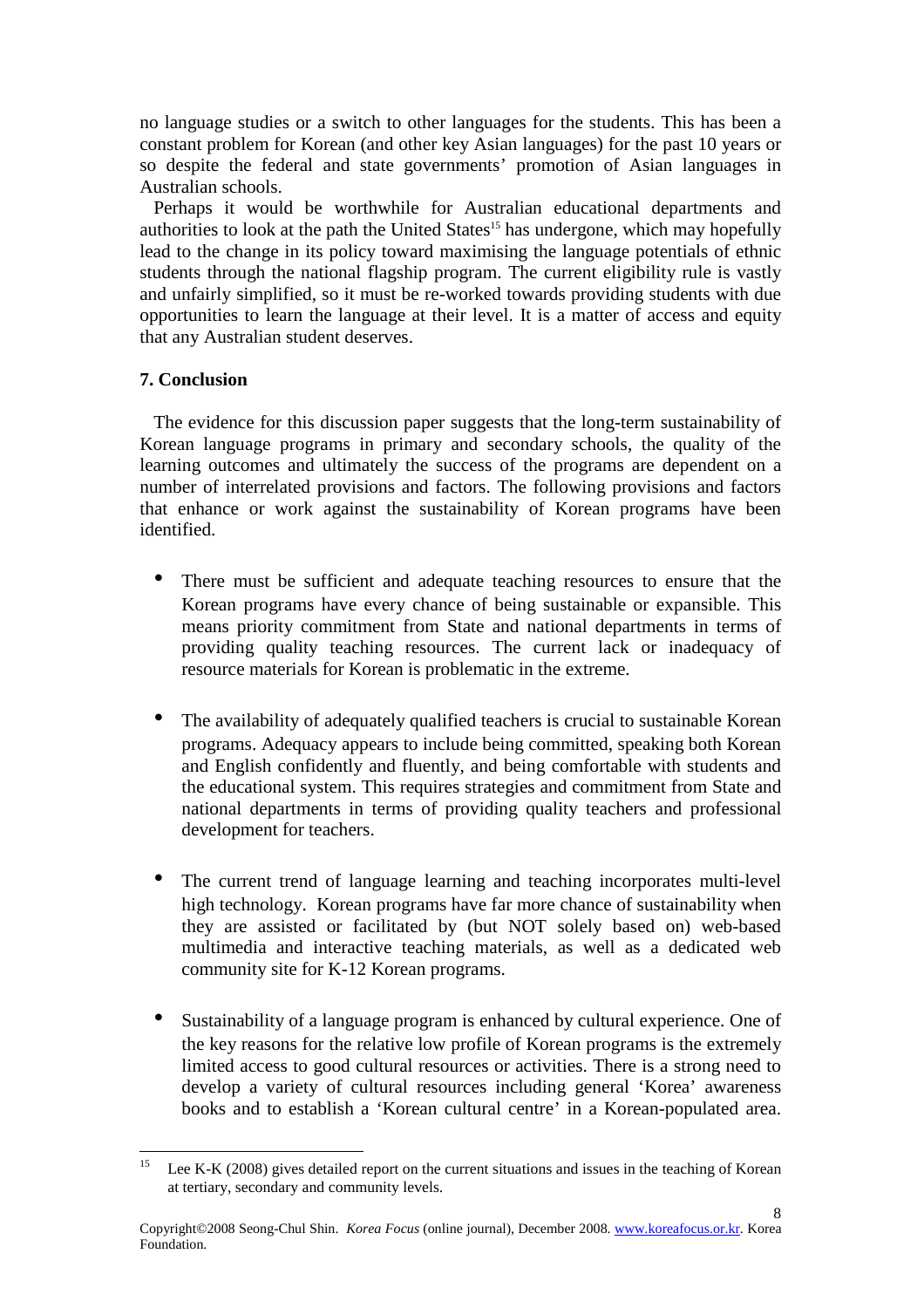This requires joint commitments and expertise from both Korean and Australian governments as well as the Korean community.

• The biggest concern for Korean is the low uptake by students (or schools), with a number of obstacles other than those mentioned above. The areas for further investigation and urgent improvements include continuity from primary school to secondary school Korean language, the relevance of the language for students, the learning experience, and the conditions (e.g. eligibility rules and competition) of high school learning and beyond. It is essential that the importance and benefits of Korean as a learning area are constantly and strategically promoted to students, parents, teachers and the public.

 These issues indicate that the future of Korean in schools will be at risk unless efforts are made to have concerted and strategic planning at the government department and the schools levels, and unless there are similar efforts from the Korean government and the Korean community.

#### **References**

- Cho, Hang-Rok. 2004. Present state and issues of Korean language education policy for overseas Koreans. *Journal of Korean Language Education* 15-2: 199-232.
- Gilhotra, M. S. 1985. Maintenance of community languages in multicultural Australia. *Journal of Multilingual and Multicultural Development* 6/1: 59-66.
- Janik, J. 1996. Polish language maintenance of the Polish students at Princess Hill Saturday School in Melbourne. *Journal of Multilingual and Multicultural Development* 17: 13-15.
- Kang, Hyoun-Hwa. 2002. A study of needs analysis in program development for reeducation of Korean language instructors abroad. *Journal of Korean Language Education* 13-2: 21-38.
- Kang, Seung-Hae. 2003. A needs analysis on the development of a Korean cultural program for Korean learners: A comparison of the Japanese learner group with the Chinese learner group. Journal of Korean Language Education 14-3: 1-29.
- Kim, Gi Gook. 2008. Cultural education methodology in Korean language texts for overseas Koreans: Using the semiotic approach to image texts. *The Language and Culture* 4-1: 61-79.
- Kim, Jae-Wook. 2002. A study on the development and layout principles of Korean conversation textbooks for overseas Korean children learner. *Journal of Korean Language Education* 13-2: 67-85.
- Kouzmin, L. 1988. Language use and language maintenance in two Russian communities in Australia. *International Journal of the Sociology of Language* 72: 51-65.
- Lee, Dong Jae. 2003. Korean language education and pedagogy for secondary school students in the U.S.: A short cut to globalization of the Korean language. Journal of Korean Language Education 14-2: 205-226.
- Lee, Kwang-Kyu. 2008. Korean language education in the United States. *The Language and Culture* 4-2: 1-30.
- National Asian Languages and studies in Australian schools (NALSAS) taskforce. 1998. *Factors influencing the uptake of Modern Standard Chinese, Korean, Modern Greek & German at Primary & Secondary Level.* Educational Department of